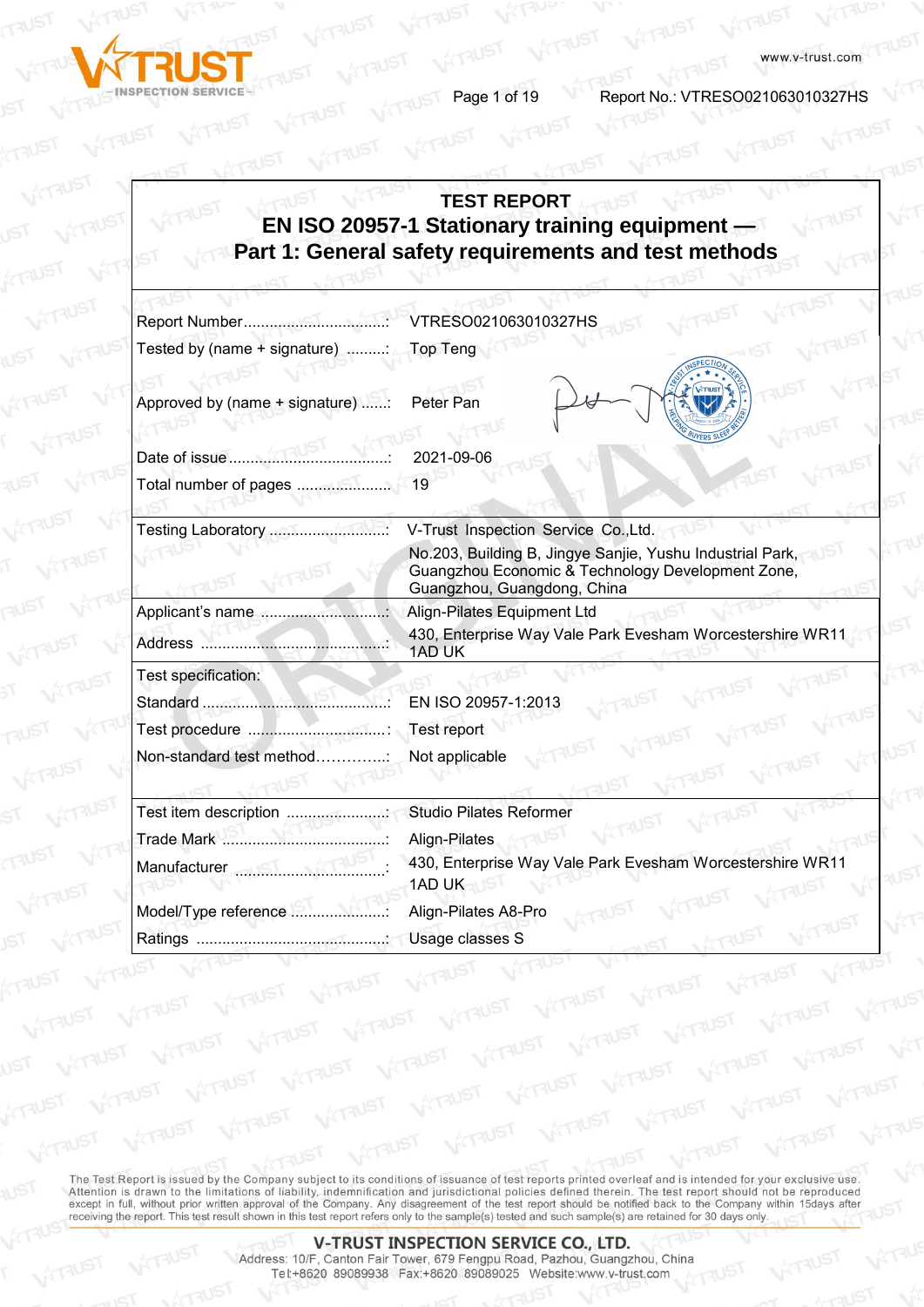

Page 2 of 19 Report No.: VTRESO021063010327HS

 $\mathbb{X}$  CE

### List of Attachments:

#### ANNEX I: Photos

#### **Summary of testing:**

Test according to the following standards were carried out:

EN ISO 20957-1:2013

#### **Copy of marking plate:**

The artwork below may be only a draft. The use of certification marks on a product must be authorized by the respective NCBs that own these marks.

**Product: Studio Pilates Reformer** 

**MODEL NO: Align-Pilates A8-Pro** 

**Usage classes: S** 

Max. user weight:150kg

**Production date: MMYYYY** 

Manufacturer: Align-Pilates Equipment Ltd

Address: 430, Enterprise Way Vale Park Evesham

Worcestershire WR11 1AD UK

#### Remark:

For EU market: As declared by the applicant, the importer (and manufacturer, if it is different)'s name, registered trade name or registered trade mark and the postal address will be marked on the products before being place on the market. The contact details shall be in a language easily understood by endusers and market surveillance authorities.

The batch or series number or other element allowing its identification will be marked on the product.

The Test Report is issued by the Company subject to its conditions of issuance of test reports printed overleaf and is intended for your exclusive use. Attention is drawn to the limitations of liability, indemnification and jurisdictional policies defined therein. The test report should not be reproduced except in full, without prior written approval of the Company. Any d receiving the report. This test result shown in this test report refers only to the sample(s) tested and such sample(s) are retained for 30 days only.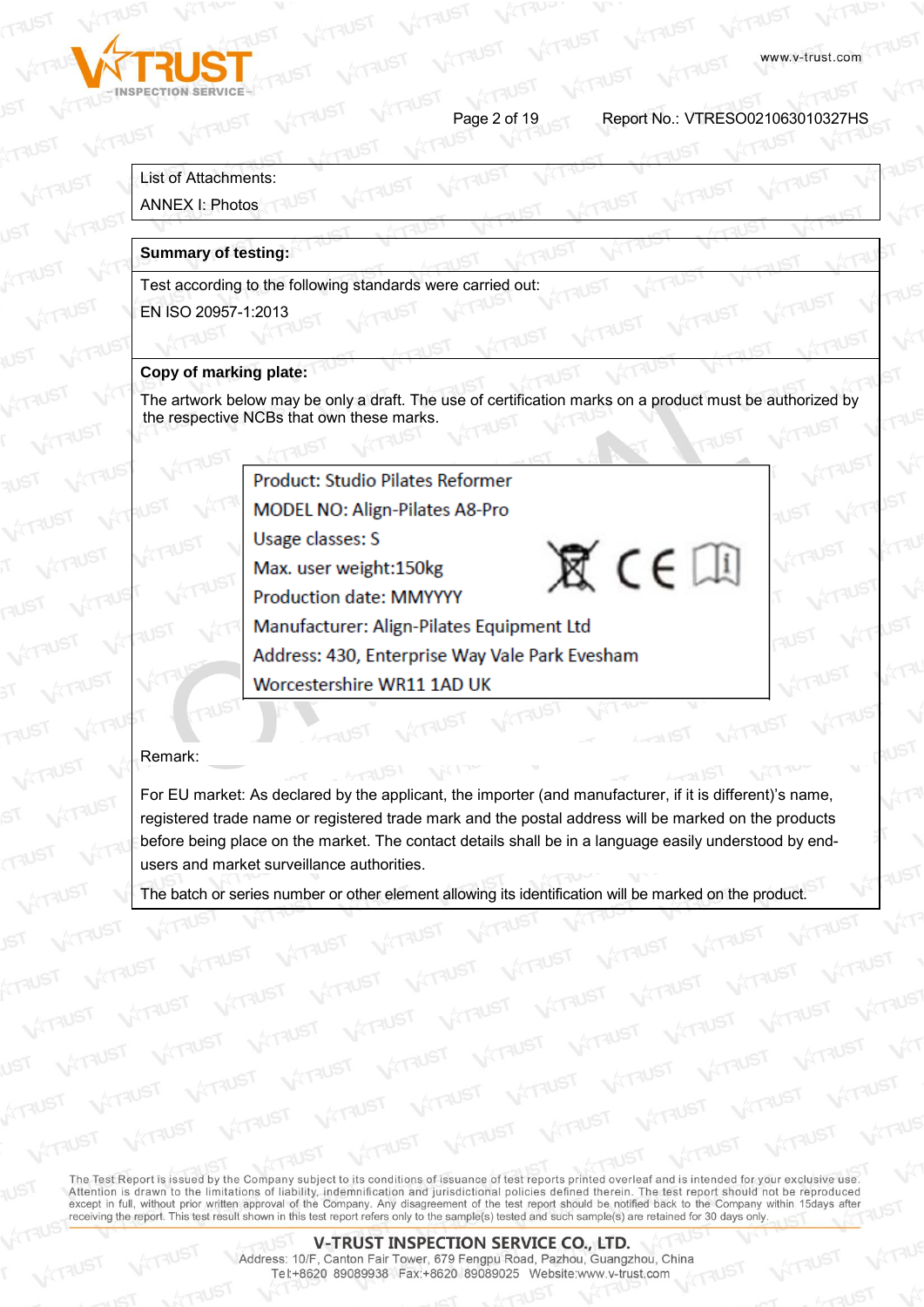

Page 3 of 19 Report No.: VTRESO021063010327HS

|                              | <b>Studio Pilates Reformer</b>                             |
|------------------------------|------------------------------------------------------------|
|                              | Stationary appliance for professional or commercial<br>use |
| Supply Connection            |                                                            |
|                              |                                                            |
| Possible test case verdicts: |                                                            |
|                              | NR (Not Requested)                                         |
|                              |                                                            |
|                              |                                                            |
|                              |                                                            |
|                              |                                                            |
| Date of receipt of test item | 2021-07-08                                                 |
|                              |                                                            |
|                              |                                                            |

#### General remarks:

The test results presented in this report relate only to the object tested. This report shall not be reproduced, except in full, without the written approval of the Issuing testing laboratory. "(see Enclosure #)" refers to additional information appended to the report. "(see appended table)" refers to a table appended to the report.

Throughout this report a  $\boxtimes$  comma /  $\Box$  point is used as the decimal separator.

**General product information:** 

The Studio Pilates Reformer is for professional or commercial use.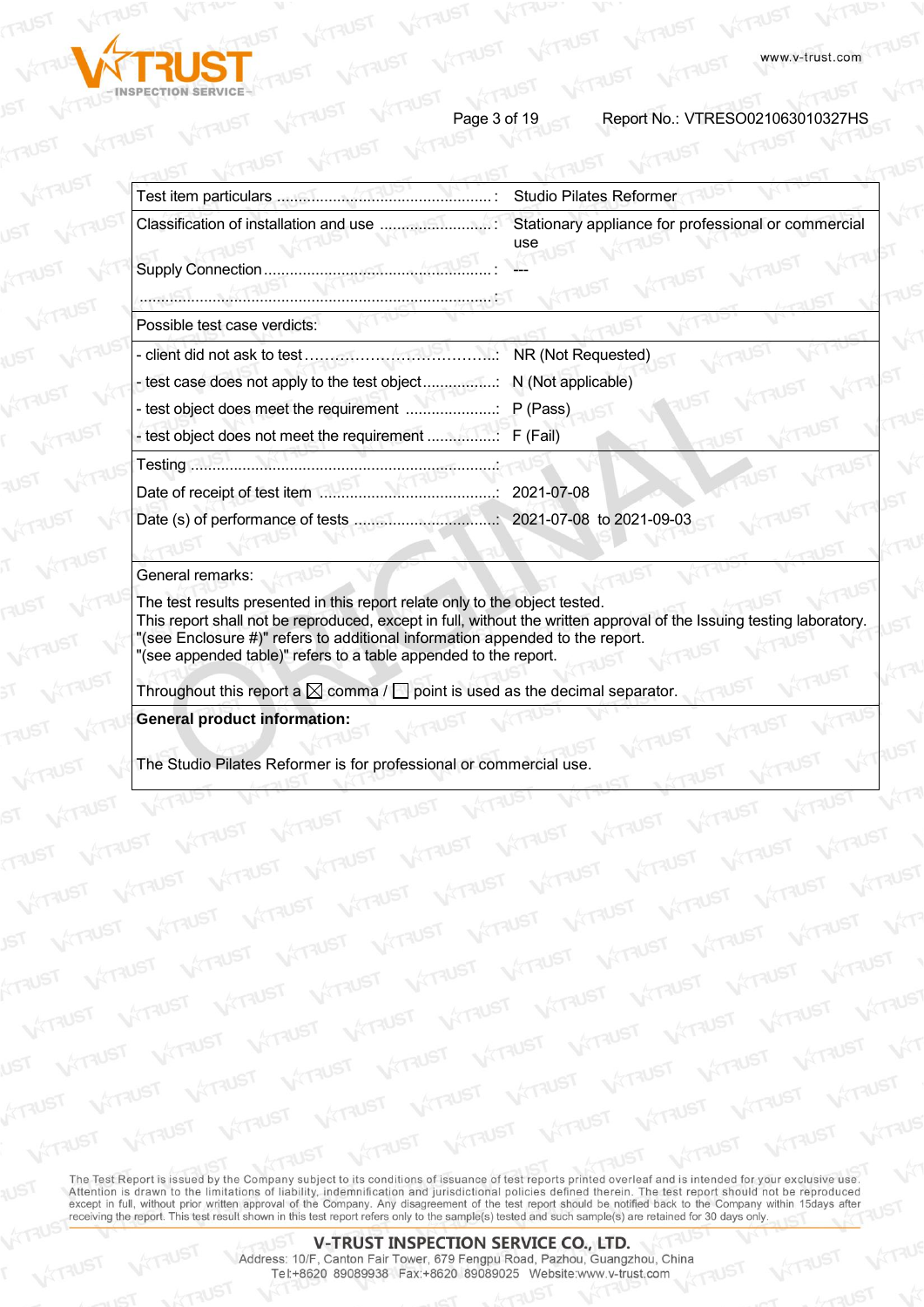

Page 4 of 19<br>Report No.: VTRESO021063010327HS

**a**<br>KTAUST

| <b>EN ISO 20957-1</b> |                                                                                                                                                              |                        |         |
|-----------------------|--------------------------------------------------------------------------------------------------------------------------------------------------------------|------------------------|---------|
| Clause                | Requirement - Test                                                                                                                                           | <b>Result - Remark</b> | Verdict |
| 4                     | <b>Classification</b>                                                                                                                                        |                        | P       |
|                       | General                                                                                                                                                      |                        |         |
| 4.1                   |                                                                                                                                                              |                        | P       |
|                       | Equipment shall be classified in accordance with<br>accuracy and usage class as described in 4.2 to 4.3                                                      |                        | P       |
|                       | If the intended use of an equipment is for more<br>classes it shall fulfill the requirements of each<br>intended class                                       |                        | N       |
| 4.2                   | <b>Accuracy classes</b>                                                                                                                                      |                        | N       |
| 4.2.1                 | Accuracy classes only apply to equipment which<br>display training data                                                                                      |                        | N       |
| 4.2.2                 | Class A: high accuracy                                                                                                                                       |                        | N       |
| 4.2.3                 | Class B: medium accuracy                                                                                                                                     |                        | N       |
| 4.2.4                 | Class C: minimum accuracy                                                                                                                                    |                        | N       |
| 4.3                   | <b>Usage classes</b>                                                                                                                                         |                        | P       |
| 4.3.1                 | Class S (Studio): professional and/or commercial<br>use                                                                                                      |                        | P       |
| 4.3.2                 | Class H (Home): domestic use                                                                                                                                 |                        | N       |
| 4.3.3                 | Class I: professional and/or commercial use<br>provided for inclusive use for people with special<br>needs                                                   |                        | N       |
|                       | Such equipment shall also be in compliance with<br>class S requirements.                                                                                     |                        | N       |
| 5                     | <b>Safety requirements</b>                                                                                                                                   |                        | P       |
| 5.1                   | General                                                                                                                                                      |                        | P       |
|                       | If any of the following safety requirements are<br>applicable, the equipment shall meet the<br>requirements using the test methods described in<br>Clause 6. |                        | Ρ       |
| 5.2                   | <b>Stability of equipment</b>                                                                                                                                |                        | P       |
|                       | The stationary training equipment shall be stable in<br>any direction, in training, folding and storage<br>positions.                                        |                        | P       |
|                       | The test shall be in accordance with 6.2.                                                                                                                    |                        | P       |
| 5.3                   | <b>External construction</b>                                                                                                                                 |                        | P       |
| 5.3.1                 | <b>Edges and corners</b>                                                                                                                                     |                        | P       |
|                       | All edges and corners of surfaces supporting bodies<br>shall have a radius $r \geq 2.5$ mm.                                                                  |                        | P       |
|                       | All other edges of components which are accessible<br>to the user or to third parties shall be free of burrs,<br>rounded or protected.                       |                        | P       |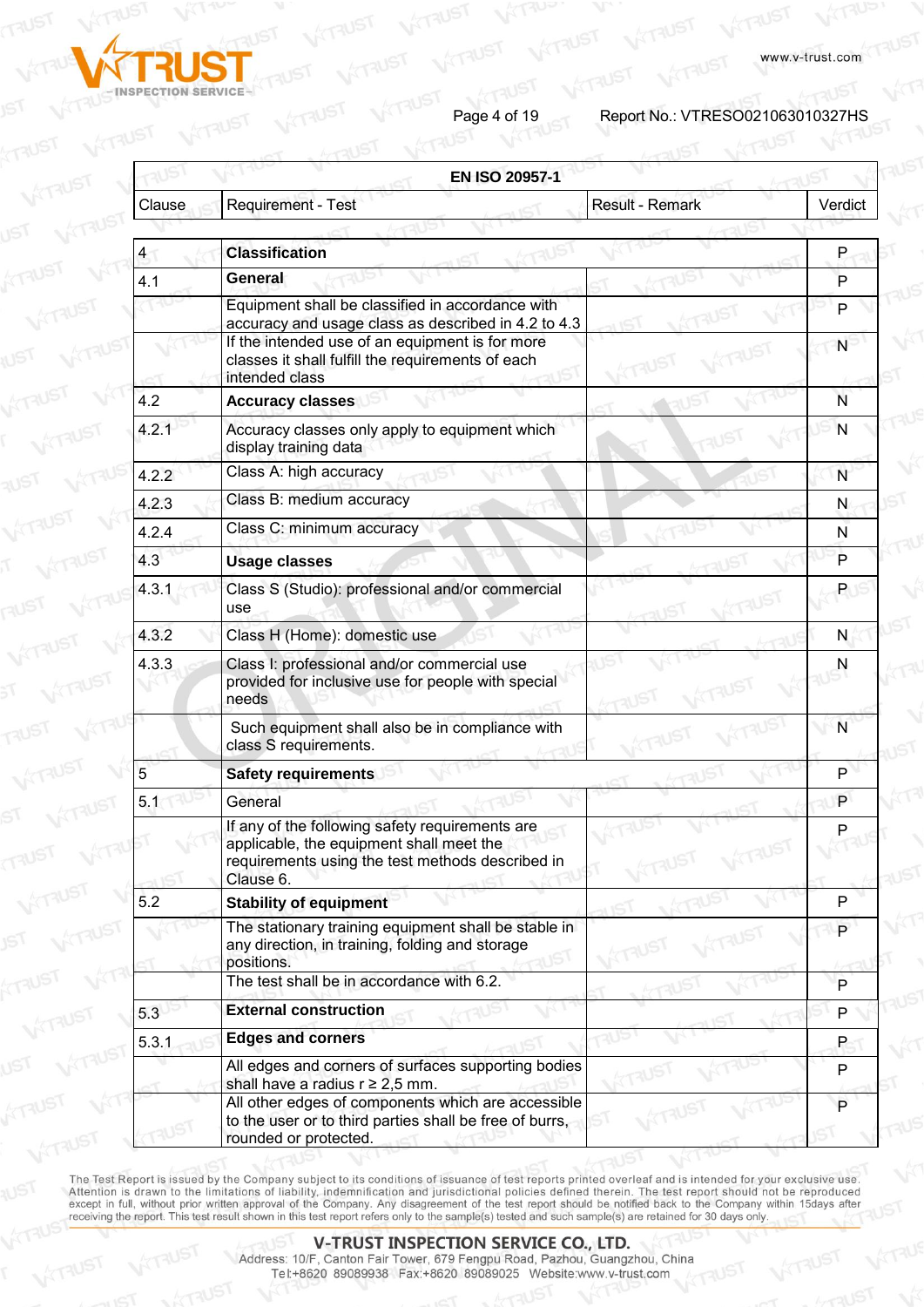

Page 5 of 19<br>Report No.: VTRESO021063010327HS

|        | <b>EN ISO 20957-1</b>                                                                                                                                                                                                                                                     |                        |         |
|--------|---------------------------------------------------------------------------------------------------------------------------------------------------------------------------------------------------------------------------------------------------------------------------|------------------------|---------|
| Clause | Requirement - Test                                                                                                                                                                                                                                                        | <b>Result - Remark</b> | Verdict |
|        |                                                                                                                                                                                                                                                                           |                        |         |
|        | Test in accordance with 6.3.1.                                                                                                                                                                                                                                            |                        | P       |
| 5.3.2  | Tube ends                                                                                                                                                                                                                                                                 |                        | P       |
|        | When tested in accordance with 6.3.2, accessible<br>tube ends shall be closed off, e.g. by parts of the<br>equipment or by plugs.                                                                                                                                         |                        | P       |
|        | If plugs are used, they shall remain in position at the<br>end of the endurance load test, as described in<br>the relevant parts of the applicable specific<br>standards. If no endurance test is described in a<br>specific standard the pullout force of the plug shall |                        | P       |
| 5.3.3  | be $\geq 20$ N.<br>Squeeze and shear points within the accessible<br>hand and foot area                                                                                                                                                                                   |                        |         |
|        | Squeeze and shear points between moving parts,<br>between moving parts and fixed parts, or between a<br>moving part and the floor shall be guarded or shall<br>have a minimum clearance of at least 60 mm,<br>except as follows:                                          |                        |         |
|        | a) if only the fingers are at risk, the dimension shall<br>be at least 25 mm;                                                                                                                                                                                             |                        | P       |
|        | b) if third party access is prevented by the user's<br>body position, and where the user is able to<br>immediately stop the movement, the distance shall<br>be at least 25 mm;                                                                                            |                        |         |
|        | c) if the angle between two adjacent moving parts<br>or between a rigid part and an adjacent moving part<br>is always 50 degrees or greater, it is not considered<br>a shear point;                                                                                       |                        |         |
|        | d) open and obvious stops are excluded; however,<br>if the stop is the part which is moving, then it shall<br>pass no closer than 25 mm from any fixed frame<br>member throughout its range of movement.                                                                  |                        |         |
|        | All products shall fulfil the above requirements<br>during use.                                                                                                                                                                                                           |                        | P       |
|        | For foldable products during folding or unfolding,<br>the above requirements are waived if the following<br>three requirements are simultaneously met:                                                                                                                    |                        | N       |
|        | - inadvertent movement is not possible during<br>folding, unfolding, transportation and/or storage;                                                                                                                                                                       |                        | N       |
|        | - access to squeeze and shear points remain at all<br>times in the user's field of vision;                                                                                                                                                                                |                        | N       |
|        | - the user can stop the motion at any time.                                                                                                                                                                                                                               |                        | N       |
| 5.3.4  | Squeeze and shear points as well as rotating<br>and reciprocating points in the accessible hand<br>and foot area                                                                                                                                                          |                        | Ν       |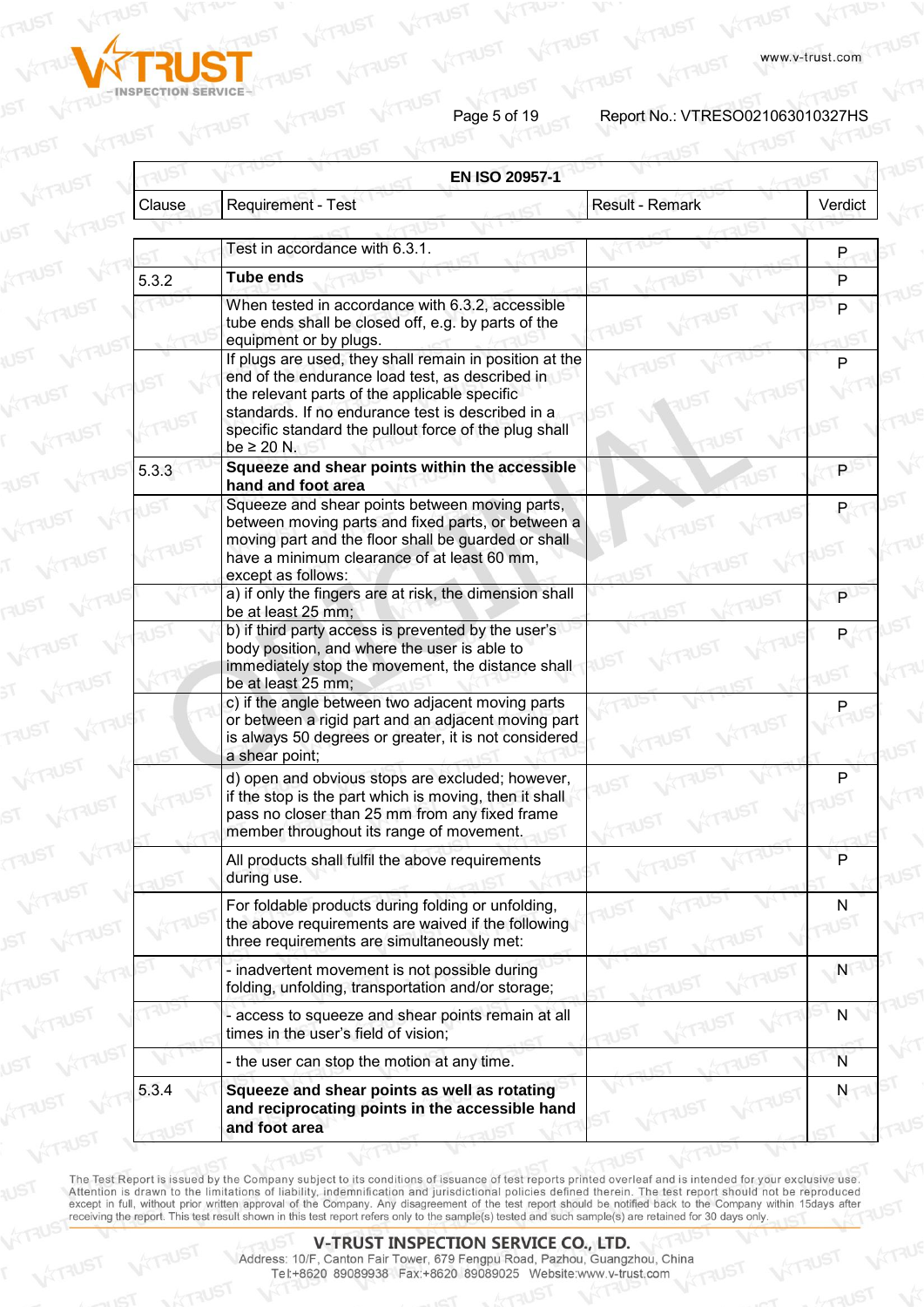

Page 6 of 19<br>Report No.: VTRESO021063010327HS

**A**<br>ATRUST

|        | <b>EN ISO 20957-1</b>                                                                                                                                                                                                                            |                        |         |
|--------|--------------------------------------------------------------------------------------------------------------------------------------------------------------------------------------------------------------------------------------------------|------------------------|---------|
| Clause | <b>Requirement - Test</b>                                                                                                                                                                                                                        | <b>Result - Remark</b> | Verdict |
|        |                                                                                                                                                                                                                                                  |                        |         |
|        | The distance between movable parts or between a<br>movable and a fixed part shall be at least 60 mm<br>except as follows:                                                                                                                        |                        |         |
|        | a) if only fingers are at risk, the dimension shall not<br>be less than 25 mm;                                                                                                                                                                   |                        | N       |
|        | b) if the distance between the moving part and fixed<br>part, or between two moving parts, does not change<br>during use or setup, the distance shall be greater<br>than 25 mm or less than 9,5 mm;                                              |                        | N       |
|        | c) open and obvious stops are excluded. However,<br>if the stop is the part which is moving, then it shall<br>pass no closer than 25 mm to any fixed frame<br>member throughout its range of movement.                                           |                        | N       |
|        | Test in accordance with 6.3.3.                                                                                                                                                                                                                   |                        | N       |
| 5.3.5  | <b>Weights and resistant means</b>                                                                                                                                                                                                               |                        | N       |
|        | The range of motion of all weights attached to the<br>stationary training equipment shall be limited to that<br>required to perform the exercise. Test in<br>accordance with 6.3.4.                                                              |                        | N       |
|        | Weights and resistant means with stored energies<br>(e.g. bungee cords, elastic tubes, mechanical<br>springs) shall move freely and return to the starting<br>point.                                                                             |                        | N       |
|        | Weights shall be securely retained during use.                                                                                                                                                                                                   |                        | N       |
| 5.4    | <b>Entrapment of the user</b>                                                                                                                                                                                                                    |                        | N       |
|        | The possibility of users not being able to exit the<br>equipment when using it according to the user's<br>manual shall be avoided (e.g. providing assisted<br>means of escape).                                                                  |                        | N       |
|        | Test in accordance with 6.4                                                                                                                                                                                                                      |                        | N       |
| 5.5    | <b>Adjustment components and locking</b><br>mechanisms                                                                                                                                                                                           |                        | P.      |
|        | Adjustment components and locking mechanisms<br>on the stationary training equipment shall function<br>securely, be conspicuous, self-evident and safely<br>accessible to the user. The possibility of unintended<br>change shall be eliminated. |                        | Р       |
|        | Adjustment components and locking mechanisms<br>e.g. knobs and levers shall not interfere with the<br>user's range of movement.                                                                                                                  |                        | P       |
|        | Weight selection pins shall be fitted with a retention<br>device to prevent unintended change or movement<br>during the exercise.                                                                                                                |                        | N       |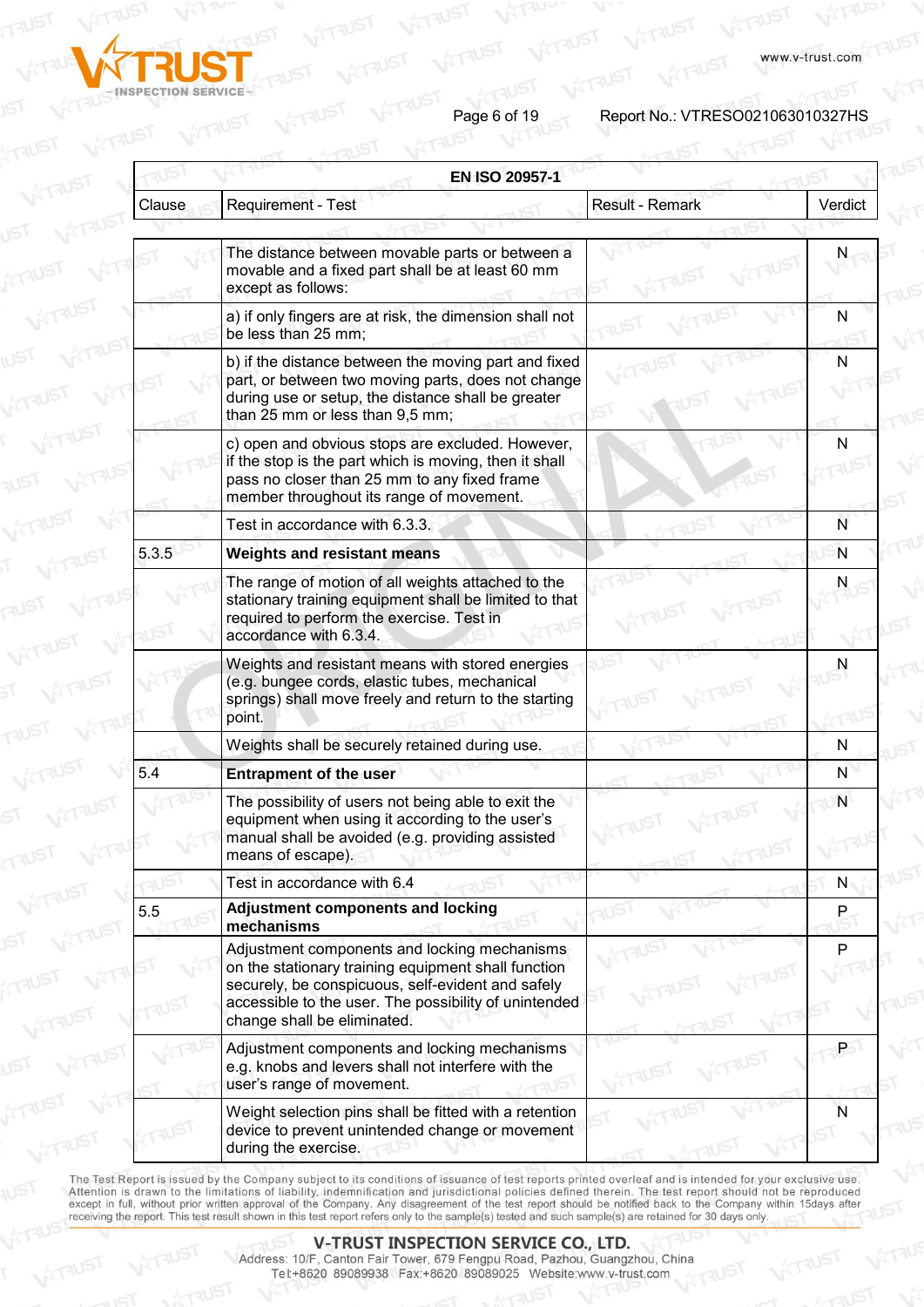

Page 7 of 19<br>Report No.: VTRESO021063010327HS

| <b>EN ISO 20957-1</b> |                                                                                                                                                                                                                                                                                                                                                                                                     |                        |         |
|-----------------------|-----------------------------------------------------------------------------------------------------------------------------------------------------------------------------------------------------------------------------------------------------------------------------------------------------------------------------------------------------------------------------------------------------|------------------------|---------|
| Clause                | Requirement - Test                                                                                                                                                                                                                                                                                                                                                                                  | <b>Result - Remark</b> | Verdict |
|                       |                                                                                                                                                                                                                                                                                                                                                                                                     |                        |         |
|                       | Test in accordance with 6.5.                                                                                                                                                                                                                                                                                                                                                                        |                        | P       |
| 5.6                   | Ropes, belts, chains and attachment<br>components                                                                                                                                                                                                                                                                                                                                                   |                        | P       |
| 5.6.1                 | General                                                                                                                                                                                                                                                                                                                                                                                             |                        | P       |
|                       | Ropes, belts, chains and their attachment<br>components (e.g. snap links, shackles, carabineers,<br>clamps or similar) shall have a safety factor against<br>breakage of 6 times the maximum possible tension<br>that can be developed. The design of the pulleys<br>and the bending radius shall be in accordance with<br>the applicable requirements of the rope, belt or<br>chain manufacturers. |                        | P       |
|                       | Ropes, belts, chains and their attachment<br>components shall not break and function as<br>described in the user's manual                                                                                                                                                                                                                                                                           |                        |         |
|                       | Test in accordance with 6.6.                                                                                                                                                                                                                                                                                                                                                                        |                        | P       |
| 5.6.2                 | Ropes and belts                                                                                                                                                                                                                                                                                                                                                                                     |                        | P.      |
|                       | Rope and belt ends shall be, as a minimum, flush<br>with the end of the termination means and shall be<br>visible for inspection.                                                                                                                                                                                                                                                                   |                        | P       |
|                       | Pressed connections shall not be subjected to<br>bending.                                                                                                                                                                                                                                                                                                                                           |                        | P       |
|                       | Rope and belt ends and grips shall have no sharp<br>edges or frayed ends.                                                                                                                                                                                                                                                                                                                           |                        | P       |
|                       | Test in accordance with 6.6.                                                                                                                                                                                                                                                                                                                                                                        |                        | P       |
| 5.6.3                 | Rope and belt guides                                                                                                                                                                                                                                                                                                                                                                                |                        | P       |
|                       | A means shall be provided to prevent a rope or a<br>belt becoming unintentionally disengaged during<br>use or set-up.                                                                                                                                                                                                                                                                               |                        | P       |
|                       | Test in accordance with 6.7.                                                                                                                                                                                                                                                                                                                                                                        |                        | P       |
| 5.7                   | <b>Pull in points</b>                                                                                                                                                                                                                                                                                                                                                                               |                        | P       |
|                       | Pull-in points of rope or belt drives up to 1 800 mm<br>height shall be protected except if the surface<br>pressure is $\leq 90$ N/cm2 or when access to the pull-<br>in point is prevented by the user's body during<br>exercising.                                                                                                                                                                |                        | Р       |
|                       | This may be achieved by ensuring that the angle<br>between the rope and the guard is not less than 50°<br>in all positions. The guard shall not rotate together<br>with the pulley                                                                                                                                                                                                                  |                        | P       |
|                       | Test in accordance with 6.3.5.                                                                                                                                                                                                                                                                                                                                                                      |                        |         |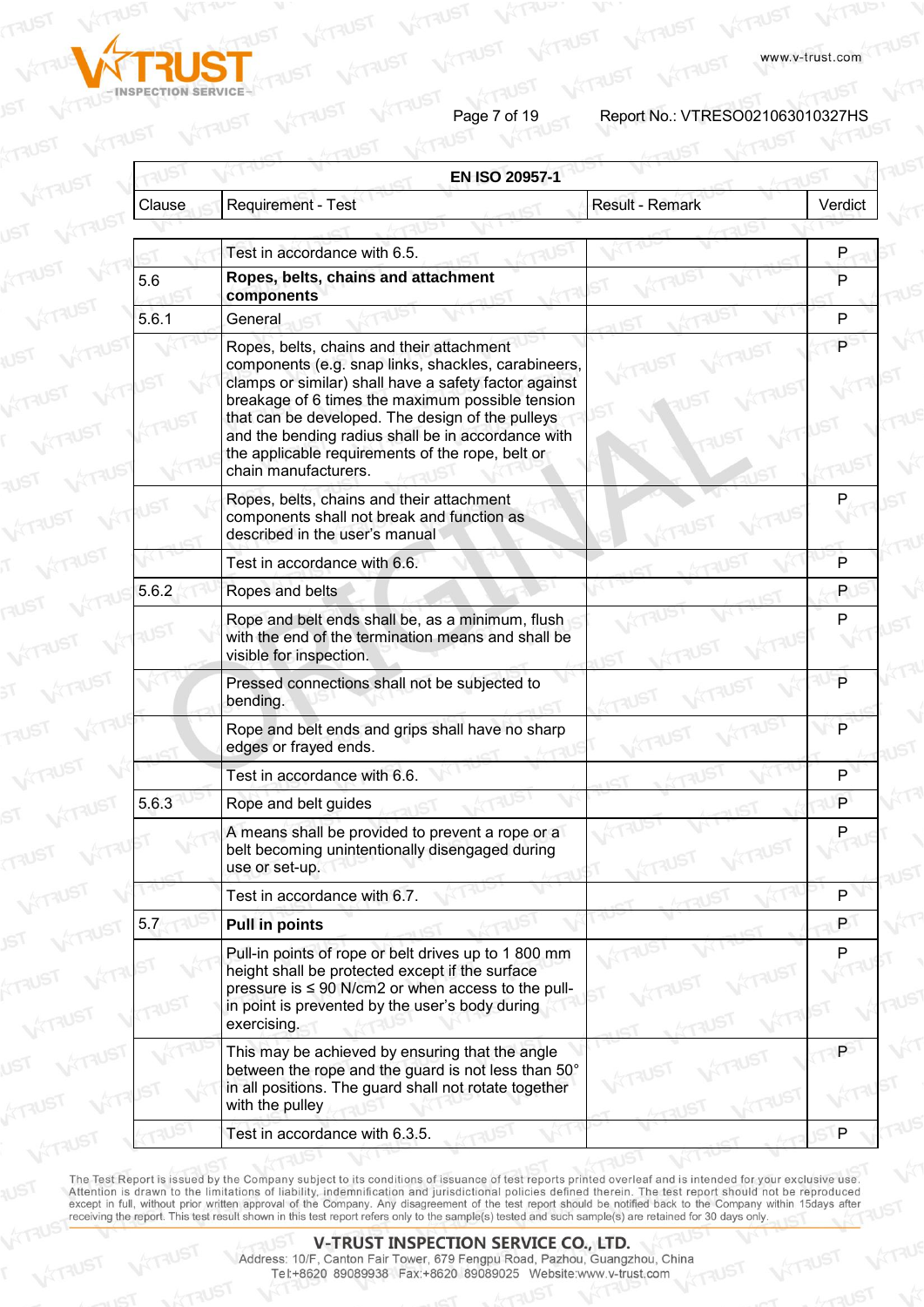

Page 8 of 19<br>Report No.: VTRESO021063010327HS

**ARUST** 

|        |                                                                                                                                                                                                                                                                                    | <b>Result - Remark</b> | Verdict   |
|--------|------------------------------------------------------------------------------------------------------------------------------------------------------------------------------------------------------------------------------------------------------------------------------------|------------------------|-----------|
| Clause | Requirement - Test                                                                                                                                                                                                                                                                 |                        |           |
|        |                                                                                                                                                                                                                                                                                    |                        |           |
|        | Pull-in points for chains, gears and sprockets shall<br>be protected in accordance with ISO 12100.                                                                                                                                                                                 |                        |           |
|        | For flywheels the test finger (see Figure 1) shall not<br>become trapped when tested in accordance with<br>6.8.                                                                                                                                                                    |                        | N         |
| 5.8    | <b>Hand grips</b>                                                                                                                                                                                                                                                                  |                        | N         |
| 5.8.1  | Integral handgrips                                                                                                                                                                                                                                                                 |                        | N         |
|        | Gripping positions shall be easily identifiable and<br>designed to reduce slipping (e.g. textured, coated,<br>knurled). Test in accordance with 6.9.                                                                                                                               |                        | N         |
| 5.8.2  | Applied handgrips                                                                                                                                                                                                                                                                  |                        | N         |
|        | When tested in accordance with 6.10, applied<br>handgrips shall not be removed. Applied handgrips<br>shall be equipped with a surface that reduces hand<br>slip.                                                                                                                   |                        | N         |
| 5.8.3  | Rotating handgrips                                                                                                                                                                                                                                                                 |                        | N         |
|        | Rotating handgrips shall be secured during use and<br>shall be designed to reduce slipping (e.g. textured).                                                                                                                                                                        |                        | N         |
|        | Test in accordance with 6.11                                                                                                                                                                                                                                                       |                        | N         |
| 5.9    | <b>Endurance test</b>                                                                                                                                                                                                                                                              |                        | P         |
|        | The stationary training equipment shall function as<br>specified in the manufacturer's instructions after the<br>test has been carried out. Test in accordance with<br>6.12.                                                                                                       |                        | P         |
| 5.10   | <b>Isometric test requirements</b>                                                                                                                                                                                                                                                 |                        | N         |
|        | If the stationary training equipment is designed to<br>perform an isometric test, then the load or force on<br>the user's body shall be displayed with an accuracy<br>of $\pm$ 10 % in the range of measurement given in the<br>user's manual and the read outs shall be SI units. |                        | N         |
|        | Test in accordance with 6.13.                                                                                                                                                                                                                                                      |                        | N         |
| 5.11   | Heart rate measurement system                                                                                                                                                                                                                                                      |                        | N         |
|        | The function of the heart rate measurement system<br>shall be indicated on the display when the<br>equipment is receiving a usable signal from the<br>user, e.g. a blinking heart.                                                                                                 |                        | N         |
|        | Test in accordance with 6.14.                                                                                                                                                                                                                                                      |                        | N         |
| 5.12   | Heart rate control mode                                                                                                                                                                                                                                                            |                        | ${\sf N}$ |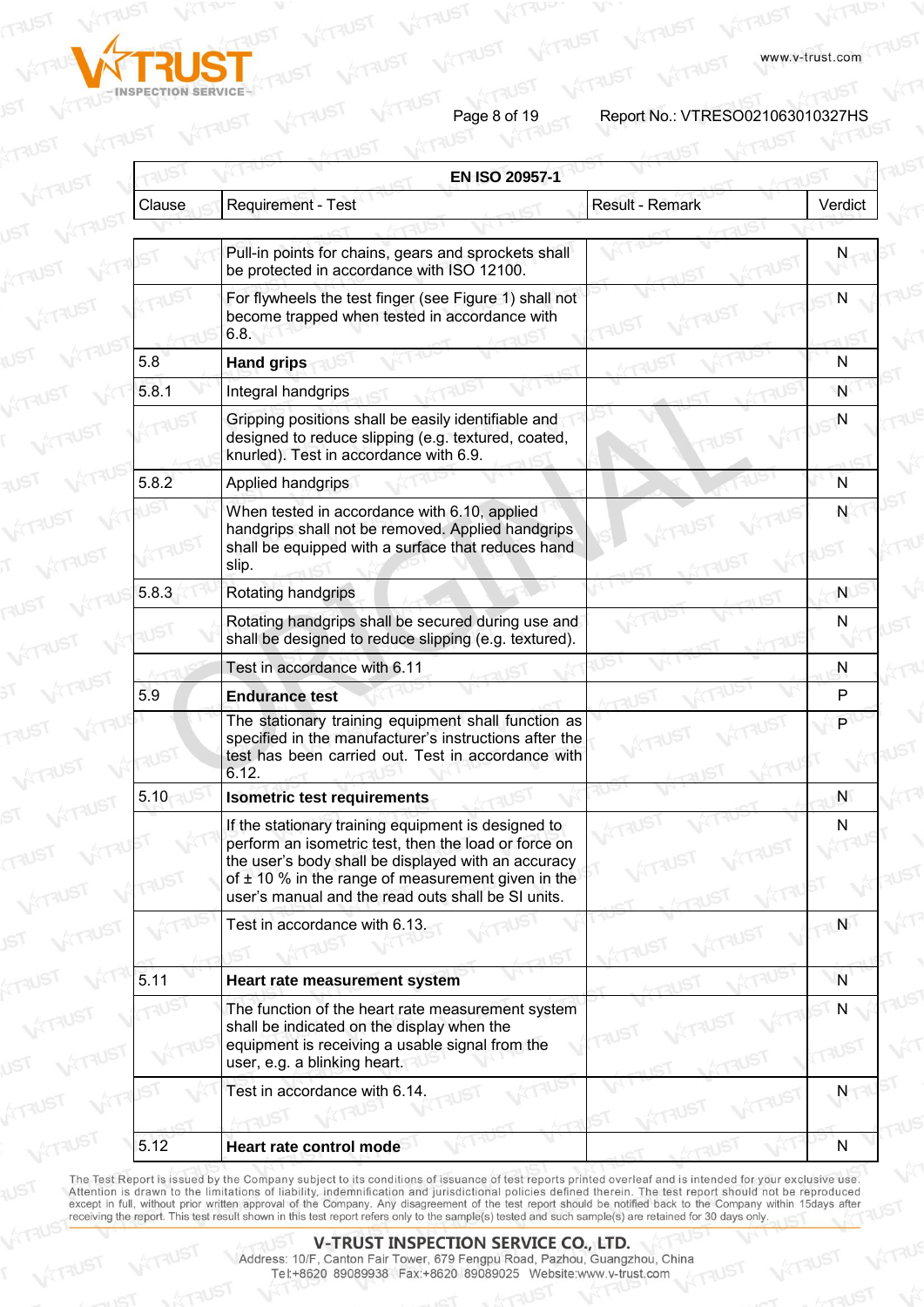



Page 9 of 19<br>Report No.: VTRESO021063010327HS

**ATAUST** 

| <b>EN ISO 20957-1</b> |                                                                                                                                                                                                                                                                                                                                                                                     |                        |         |
|-----------------------|-------------------------------------------------------------------------------------------------------------------------------------------------------------------------------------------------------------------------------------------------------------------------------------------------------------------------------------------------------------------------------------|------------------------|---------|
| Clause                | Requirement - Test                                                                                                                                                                                                                                                                                                                                                                  | <b>Result - Remark</b> | Verdict |
|                       |                                                                                                                                                                                                                                                                                                                                                                                     |                        |         |
|                       | The function of the heart rate measurement system<br>shall be permanently indicated on the display when<br>the equipment is receiving a usable signal from the<br>user, e.g. a blinking heart.                                                                                                                                                                                      |                        | N       |
|                       | The loss of heart rate signal shall result in effort<br>intensity remaining at the same intensity for<br>maximum 60 s and then decrease until the<br>minimum intensity is reached. The rate of decrease<br>shall be at least 10 % in each 20 s time period.                                                                                                                         |                        | N       |
|                       | Test in accordance with 6.15.                                                                                                                                                                                                                                                                                                                                                       |                        | N       |
| 5.13                  | <b>Electrical safety</b>                                                                                                                                                                                                                                                                                                                                                            |                        | N       |
|                       | Concerning electrical and electronic aspects of<br>stationary training equipment EN 60335-1 shall be<br>applied. For medical devices EN 60601-1 shall be<br>applied.                                                                                                                                                                                                                |                        | N       |
| 5.14                  | Loading                                                                                                                                                                                                                                                                                                                                                                             |                        | P       |
| 5.14.1                | Intrinsic loading                                                                                                                                                                                                                                                                                                                                                                   |                        | P       |
|                       | Each piece of equipment loaded with the user's<br>bodymass shall withstand a forceFof 2,5 times the<br>bodymass.                                                                                                                                                                                                                                                                    |                        |         |
|                       | After the test the equipment shall not be broken and<br>shall still function as intended by the manufacturer.                                                                                                                                                                                                                                                                       |                        | P       |
|                       | Test in accordance with 6.16.                                                                                                                                                                                                                                                                                                                                                       |                        | P       |
| 5.14.2                | <b>Extrinsic loading</b>                                                                                                                                                                                                                                                                                                                                                            |                        | P       |
|                       | When tested according to 6.3.4 and loaded with the<br>user's bodymass and/or reaction forces or<br>moments of the user as well as other forces or<br>moments caused by any other source (e.g.<br>additional weights supported by a stand), each<br>piece of equipment shall withstand a load F<br>according to Formula (1):<br>$F = [Gk + 1.5 G] \cdot 2.5 \cdot 9.81 \text{m/s}^2$ |                        | P       |
|                       | After the test the equipment shall not be broken and<br>shall still function as intended by the manufacturer.                                                                                                                                                                                                                                                                       |                        | P       |
|                       | Test in accordance with 6.17                                                                                                                                                                                                                                                                                                                                                        |                        | P.      |
| 5.15                  | <b>Care and maintenance</b>                                                                                                                                                                                                                                                                                                                                                         |                        | P       |
|                       | Care and, if applicable, maintenance advice shall<br>be provided with each piece of equipment. The<br>advice shall include at least:                                                                                                                                                                                                                                                |                        | P       |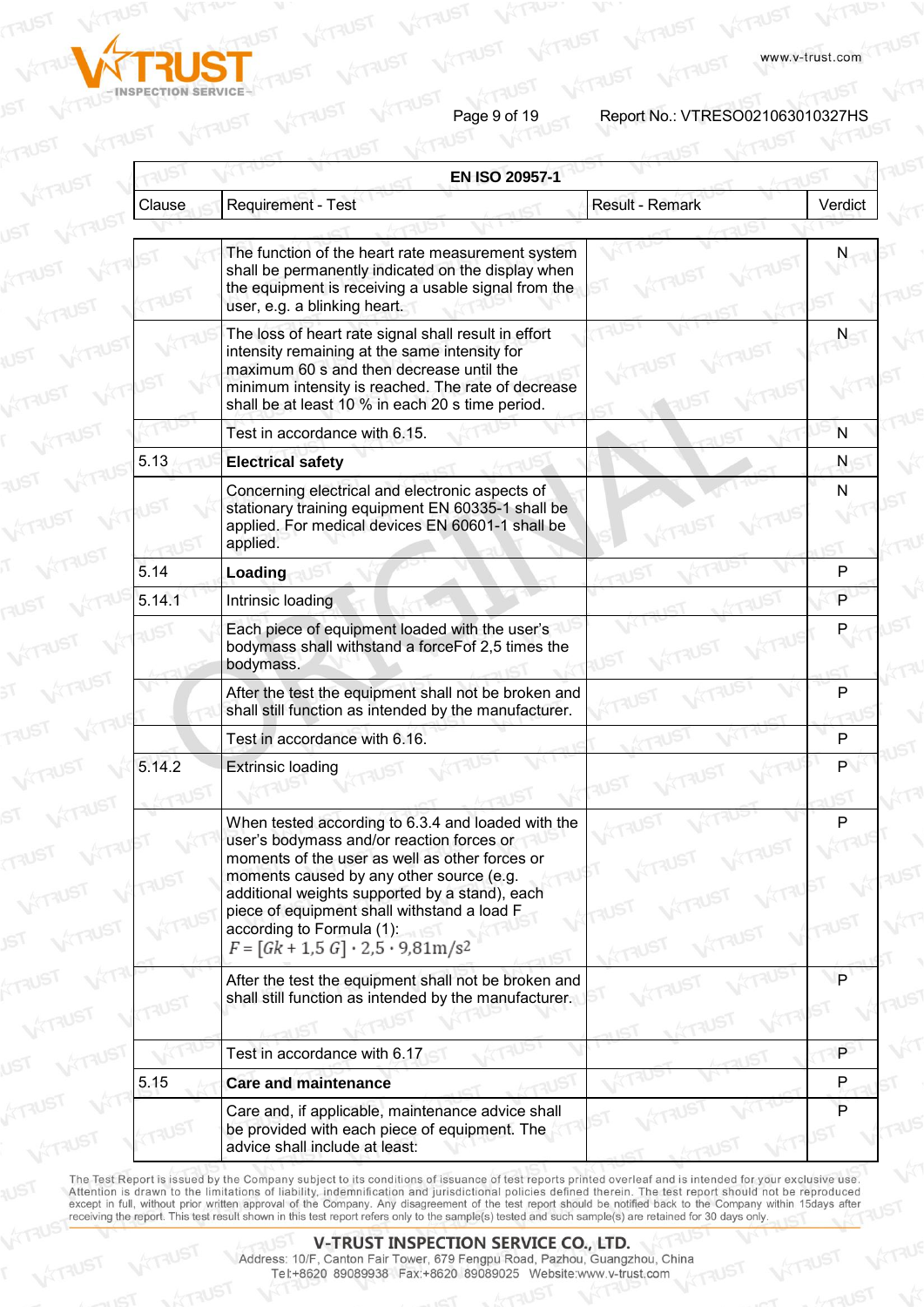



Page 10 of 19<br>**Page 10 of 19** Report No.: VTRESO021063010327HS

|        | <b>EN ISO 20957-1</b>                                                                                                                                                                                                                                                   |                 |         |
|--------|-------------------------------------------------------------------------------------------------------------------------------------------------------------------------------------------------------------------------------------------------------------------------|-----------------|---------|
| Clause | Requirement - Test                                                                                                                                                                                                                                                      | Result - Remark | Verdict |
|        | a) a warning notice to the effect that the safety level<br>of the equipment can be maintained only if it is<br>examined regularly for damage and wear, e.g.<br>ropes, pulleys, connection points;                                                                       |                 |         |
|        | b) an advice to replace defective components<br>immediately and/or keep the equipment out of use<br>until repair;                                                                                                                                                       |                 |         |
|        | c) special attention to components most susceptible<br>to wear.                                                                                                                                                                                                         |                 | P       |
|        | Test in accordance with 6.18.                                                                                                                                                                                                                                           |                 | P       |
| 5.16   | <b>Assembly instructions</b>                                                                                                                                                                                                                                            |                 | P       |
|        | If the stationary training equipment requires<br>assembly, then a manual shall be supplied (in the<br>national language), giving clear and accurate<br>assembly instructions relating to the stationary<br>training equipment and with an emphasis on safe<br>assembly. |                 |         |
|        | If the stationary training equipment requires<br>assembly, then a list of tools needed shall be<br>provided.                                                                                                                                                            |                 | Р       |
|        | If the stationary training equipment requires<br>assembly, then a comprehensive parts list shall be<br>supplied, including identifying part numbers.                                                                                                                    |                 | P       |
|        | The manufacturer shall indicate the total mass and<br>the total surface area (e.g. foot print) of equipment.                                                                                                                                                            |                 | Р       |
|        | When stationary training equipment is<br>attached/anchored, e.g. to a wall or the floor,<br>assembly instructions including the<br>attaching/anchoring operations shall be provided.                                                                                    |                 | N       |
|        | The manufacturer shall provide the minimum value<br>(force) each attachment shall support.                                                                                                                                                                              |                 | P       |
|        | Test in accordance with 6.18.                                                                                                                                                                                                                                           |                 | P       |
| 5.17   | <b>General instructions for use</b>                                                                                                                                                                                                                                     |                 | P       |
|        | Each item of stationary training equipment shall be<br>accompanied by a user's manual, in the national<br>language including at least the following<br>information.                                                                                                     |                 | P       |
|        | a) Customer service address.                                                                                                                                                                                                                                            |                 | P       |
|        | b) Full address of the manufacturer or importer.                                                                                                                                                                                                                        |                 | P       |
|        | c) Indication of field of application (e.g. indoor use,<br>explanation of the usage class).                                                                                                                                                                             |                 | P       |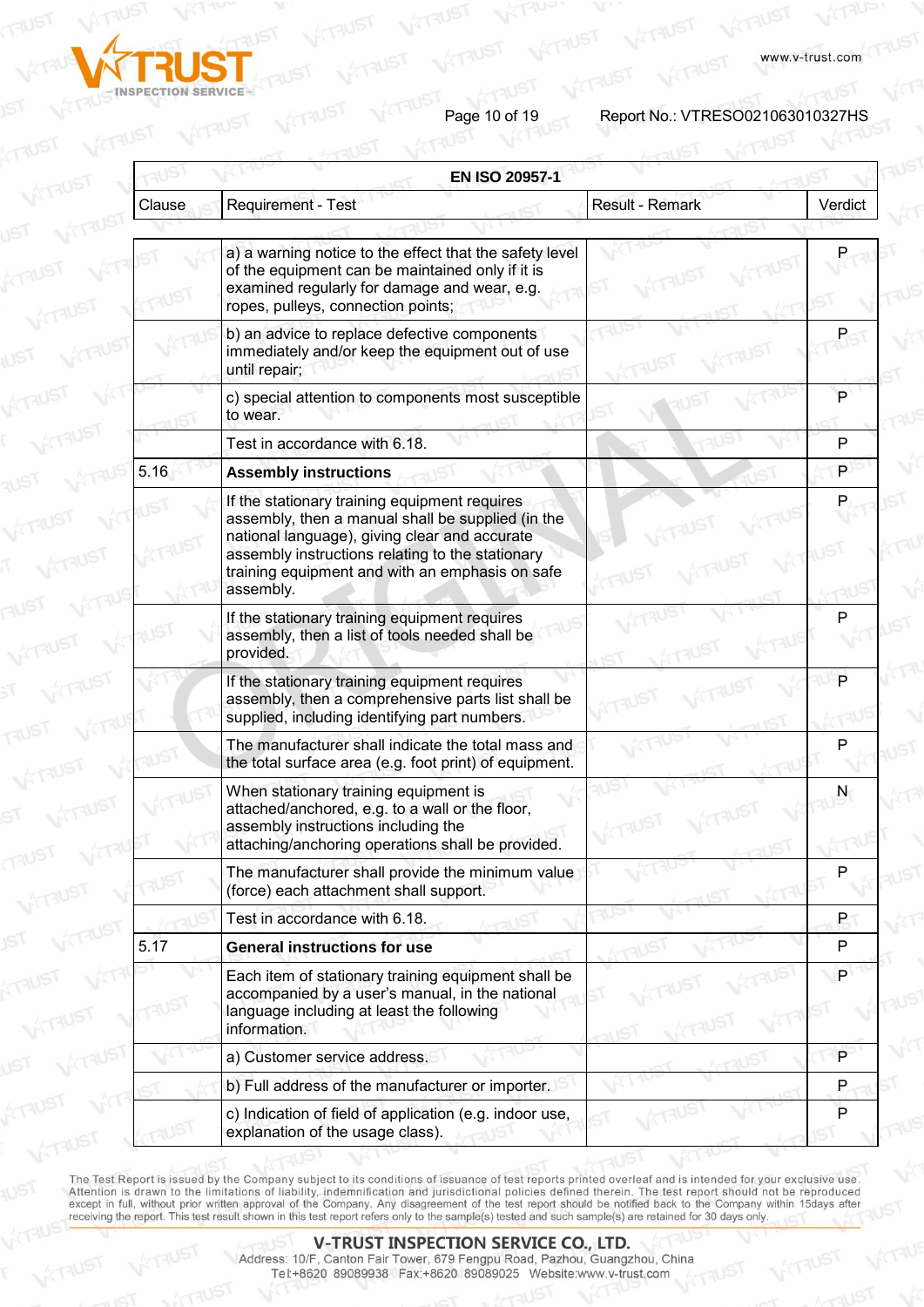

Page 11 of 19<br>
Report No.: VTRESO021063010327HS

www.v-trust.com

| Clause | Requirement - Test                                                                                                                                                                                                                                                                                                                                                                                                      | <b>Result - Remark</b> | Verdict   |
|--------|-------------------------------------------------------------------------------------------------------------------------------------------------------------------------------------------------------------------------------------------------------------------------------------------------------------------------------------------------------------------------------------------------------------------------|------------------------|-----------|
|        |                                                                                                                                                                                                                                                                                                                                                                                                                         |                        |           |
|        | d) Indication that the free area shall be not less than<br>0,6 m greater than the training area in the<br>directions from which the equipment is accessed.<br>The free area must also include the area for<br>emergency dismount. Where equipment is<br>positioned adjacent to each other the value of the<br>free area may be shared. The free area and training<br>area shall be illustrated with a dedicated figure. |                        |           |
|        | e) Information on the correct use of the equipment<br>and its features with the emphasis on safe<br>operation, and the importance of keeping<br>unsupervised children away from the equipment.                                                                                                                                                                                                                          |                        | P         |
|        | f) Exercise instructions with advice with regard to<br>correct biomechanical positioning of the user on the<br>stationary training equipment. A warning indicating<br>that injuries to health may result from incorrect or<br>excessive training. Instructions shall be given in<br>respect of every major exercise type for which the<br>equipment is designed.                                                        |                        | P         |
|        | g) Texts concerning difficult or complicated<br>manoeuvres shall be accompanied by illustrations.                                                                                                                                                                                                                                                                                                                       |                        |           |
|        | h) Instruction on how to safely use access and<br>escape assist means.                                                                                                                                                                                                                                                                                                                                                  |                        |           |
|        | i) Design illustration.                                                                                                                                                                                                                                                                                                                                                                                                 |                        | P         |
|        | j) Warning that if any of the adjustment devices are<br>left projecting, they could interfere with the user's<br>movement.                                                                                                                                                                                                                                                                                              |                        | P         |
|        | k) Warning that free standing equipment shall be<br>installed on a stable and levelled base.                                                                                                                                                                                                                                                                                                                            |                        | P         |
|        | I) Setting of the load and equipment further<br>adjustments (e.g. seat adjustments).                                                                                                                                                                                                                                                                                                                                    |                        | P         |
|        | m) Indication of the maximum user body mass.                                                                                                                                                                                                                                                                                                                                                                            |                        | P         |
|        | n) Indication of the maximum training mass, if<br>applicable.                                                                                                                                                                                                                                                                                                                                                           |                        | ${\sf N}$ |
|        | o) Explanation of the displayed data, if applicable.                                                                                                                                                                                                                                                                                                                                                                    |                        | N         |
|        | p) If the heart rate is displayed, a warning with the<br>following content shall be given: "WARNING! Heart<br>rate monitoring systems may be inaccurate. Over<br>exercising may result in serious injury or death. If<br>you feel faint stop exercising immediately".                                                                                                                                                   |                        | N         |
|        | Test in accordance with 6.18.                                                                                                                                                                                                                                                                                                                                                                                           |                        | P         |
| 5.18   | <b>Marking</b>                                                                                                                                                                                                                                                                                                                                                                                                          |                        | P         |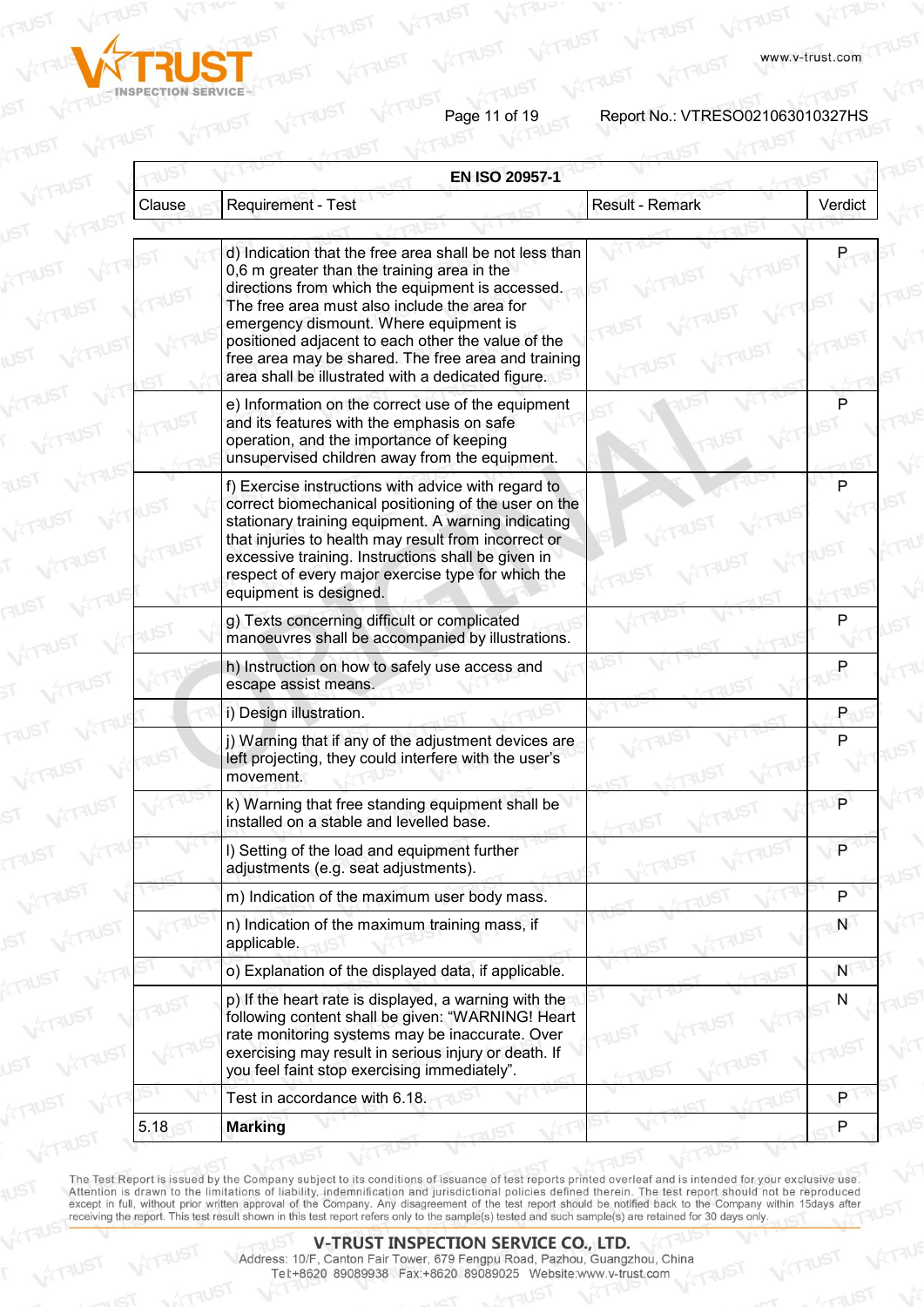

Page 12 of 19<br>Report No.: VTRESO021063010327HS

**WITAUST** 

**WITAUST** 

|        | <b>EN ISO 20957-1</b>                                                                                                                                                                                          |                        |         |
|--------|----------------------------------------------------------------------------------------------------------------------------------------------------------------------------------------------------------------|------------------------|---------|
| Clause | Requirement - Test                                                                                                                                                                                             | <b>Result - Remark</b> | Verdict |
|        |                                                                                                                                                                                                                |                        |         |
|        | Stationary training equipment shall be permanently<br>marked with the following minimum information:                                                                                                           |                        |         |
|        | a) name or trademark and full address of the<br>manufacturer, supplier or importer;                                                                                                                            |                        |         |
|        | b) maximum body mass of user and the maximum<br>training mass for the individual exercise stations<br>(if applicable);                                                                                         |                        |         |
|        | c) usage classes S, H or I and accuracy classes A,<br>B, C, which can be combined (e.g. SA) if both<br>classes are specified in that part of this International<br>Standard:                                   |                        |         |
|        | d) individual code number (which contains<br>information about type and year of manufacture);                                                                                                                  |                        |         |
|        | e) graphical symbol or written information in the<br>national language(s) instructing the user to read the<br>information supplied by the manufacturer;                                                        |                        |         |
|        | f) for class S and I equipment, a conspicuous<br>graphical symbol or written information in the<br>national language(s) shall be applied if the<br>equipment needs attachment/anchoring for safe<br>operation. |                        |         |
|        | Test in accordance with 6.18.                                                                                                                                                                                  |                        |         |

**VITAUST** 

VÝTAUST WITAUST WITAUST WITAUST WITAUST

The Test Report is issued by the Company subject to its conditions of issuance of test reports printed overleaf and is intended for your exclusive use. Attention is drawn to the limitations of liability, indemnification and jurisdictional policies defined therein. The test report should not be reproduced except in full, without prior written approval of the Company. Any d

TRUST WITHINGT WITHINGT WITHINGT WITHINGT WITHINGT

WITHIST WITHIST WITHIST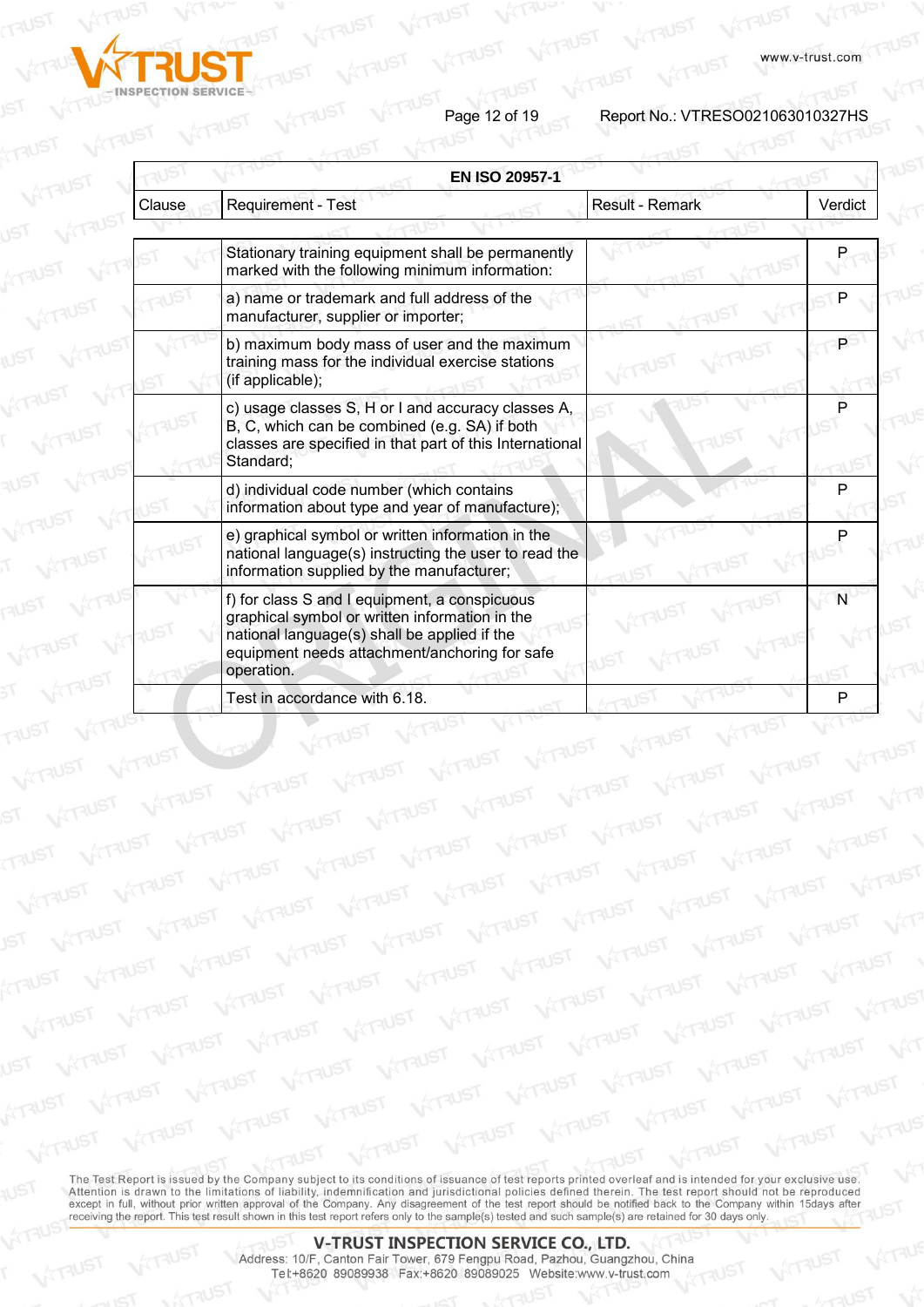

Page 13 of 19<br>**Page 13 of 19** Report No.: VTRESO021063010327HS

**ATAUST** 

| Clause |                                                                                                                                                                                                                            |                        |         |
|--------|----------------------------------------------------------------------------------------------------------------------------------------------------------------------------------------------------------------------------|------------------------|---------|
|        | Requirement - Test                                                                                                                                                                                                         | <b>Result - Remark</b> | Verdict |
|        |                                                                                                                                                                                                                            |                        |         |
| 6      | <b>Test methods</b>                                                                                                                                                                                                        |                        | P       |
| 6.1    | <b>Test conditions</b>                                                                                                                                                                                                     |                        | P       |
|        | All testing shall be performed under the following<br>conditions:                                                                                                                                                          |                        |         |
|        | a) temperature of 23 °C $\pm$ 5 °C;<br>b) relative humidity of 55 % to 75 %.                                                                                                                                               | 24.5 °C, RH 65%        |         |
| 6.2    | <b>Stability test</b>                                                                                                                                                                                                      |                        | P       |
| 6.2.1  | Test in training position                                                                                                                                                                                                  |                        | P.      |
|        | Place the equipment on a $(10^{+2}_{-0})^{\circ}$ incline surface, in<br>the most onerous position                                                                                                                         |                        | P       |
|        | Perform exercise(s) that involve(s) the user's mass,<br>with the equipment loaded with a person weighing<br>$(100 \pm 5)$ kg, using the minimum as well as the<br>maximum load, over the full range of exercise<br>motion. |                        |         |
|        | In addition, if applicable, perform exercise(s) that<br>does not involve the user's mass, using the<br>minimum as well as the maximum load, over the full<br>range of exercise motion.                                     |                        | P       |
|        | The equipment shall not tip over in either test.                                                                                                                                                                           |                        | P       |
|        | The test person shall not lean or try to influence the<br>balance of the machine.                                                                                                                                          |                        |         |
| 6.2.2  | Test in folded/storage position                                                                                                                                                                                            |                        | P       |
|        | Place equipment, folded according to the user's<br>manual, on a $(10+2)$ <sup>o</sup> incline surface.                                                                                                                     |                        | P       |
|        | The equipment shall not tip over in either test.                                                                                                                                                                           |                        | P       |
| 6.3    | <b>External construction</b>                                                                                                                                                                                               |                        | P       |
| 6.3.1  | Test of edges and corners                                                                                                                                                                                                  |                        | P       |
|        | Test by measuring the radius and visual and tactile<br>examination.                                                                                                                                                        |                        | P       |
| 6.3.2  | Tube ends                                                                                                                                                                                                                  |                        | P       |
|        | This test is a visual inspection of the unit to verify<br>that all tube ends in the accessible hand and foot<br>area are closed off.                                                                                       |                        | P       |
|        | The pull-out test shall be performed in a quasi static<br>manner with an appropriate device.                                                                                                                               |                        |         |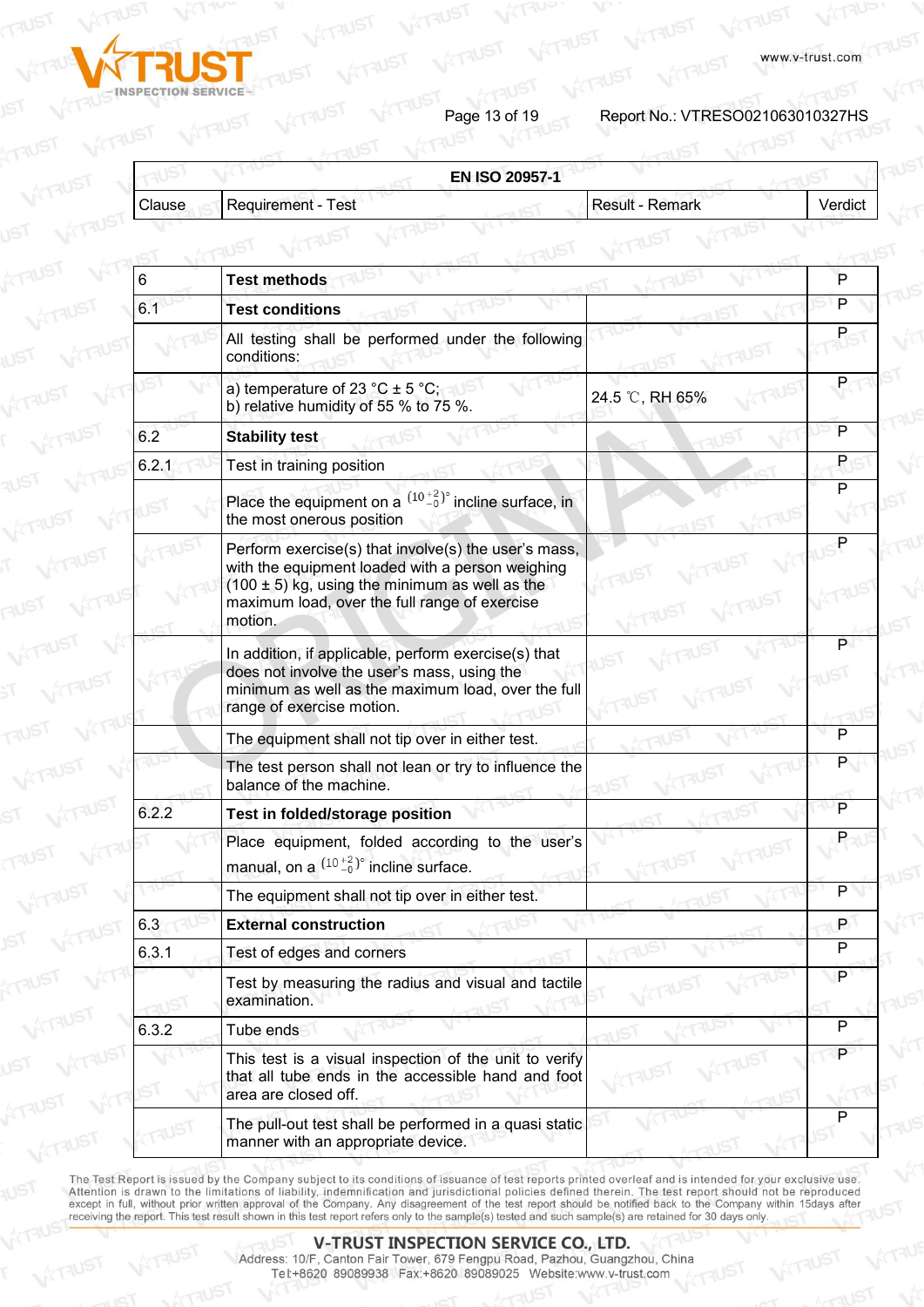

Page 14 of 19<br>**Page 14 of 19** Report No.: VTRESO021063010327HS

|        | <b>EN ISO 20957-1</b>                                                                                                                                                                                                                                                                                                                                                                                                                                                 |                        |         |
|--------|-----------------------------------------------------------------------------------------------------------------------------------------------------------------------------------------------------------------------------------------------------------------------------------------------------------------------------------------------------------------------------------------------------------------------------------------------------------------------|------------------------|---------|
| Clause | Requirement - Test                                                                                                                                                                                                                                                                                                                                                                                                                                                    | <b>Result - Remark</b> | Verdict |
| 6.3.3  | Testing of squeeze and shear points and rotating<br>and reciprocating points                                                                                                                                                                                                                                                                                                                                                                                          |                        | N.      |
|        | Measure the minimum distance between two<br>moving parts or a moving part and a fixed part.                                                                                                                                                                                                                                                                                                                                                                           |                        | N       |
| 6.3.4  | Weights and resistant means                                                                                                                                                                                                                                                                                                                                                                                                                                           |                        | N       |
|        | A performance test using the maximum and<br>minimum resistance or weights including added<br>resistance or weights (e.g. incremental weights)<br>shall be carried out over the maximum range of<br>movement.                                                                                                                                                                                                                                                          |                        | N       |
| 6.3.5  | Testing of pull-in points                                                                                                                                                                                                                                                                                                                                                                                                                                             |                        | P       |
|        | Apparatus: test finger in accordance with Figure 1.<br>Surface hardness $\geq$ HRC 40 (measured in<br>accordance with ISO 6508-1).                                                                                                                                                                                                                                                                                                                                    |                        | P       |
|        | Approach the pull-in point with the test finger probe<br>to determine whether the test finger can become<br>trapped. For non-protected pull-in points measure<br>the pressure perpendicularly to the moving direction<br>in the most onerous position of the mechanism (e.g.<br>the rim of a pulley or the minimum radius of a cam).<br>The test shall be performed with the maximum load.<br>The pressure shall not exceed 90 N/cm2 in any part<br>of the mechanism. |                        | P.      |
| 6.4    | <b>Testing of entrapment</b>                                                                                                                                                                                                                                                                                                                                                                                                                                          |                        | N.      |
|        | A visual and performance test shall be carried out<br>to determine whether or not the user can become<br>entrapped.                                                                                                                                                                                                                                                                                                                                                   |                        | N       |
| 6.5    | <b>Adjustment components and locking</b><br>mechanisms                                                                                                                                                                                                                                                                                                                                                                                                                |                        | P       |
|        | Perform a visual and functional examination before,<br>during and after every test.                                                                                                                                                                                                                                                                                                                                                                                   |                        | P       |
| 6.6    | Tensile test for ropes, belts, chains and<br>attachment components                                                                                                                                                                                                                                                                                                                                                                                                    |                        |         |
|        | Measure the tension of the rope, belt or chain as<br>well as the attachment components while statically<br>applying the maximum specified load. Then perform<br>a tensile test, with 6 times the maximum measured<br>tension for the whole functional system.                                                                                                                                                                                                         |                        |         |
| 6.7    | <b>Testing of rope and belt guides</b>                                                                                                                                                                                                                                                                                                                                                                                                                                |                        | P       |
|        | Perform a functional test.                                                                                                                                                                                                                                                                                                                                                                                                                                            |                        | P       |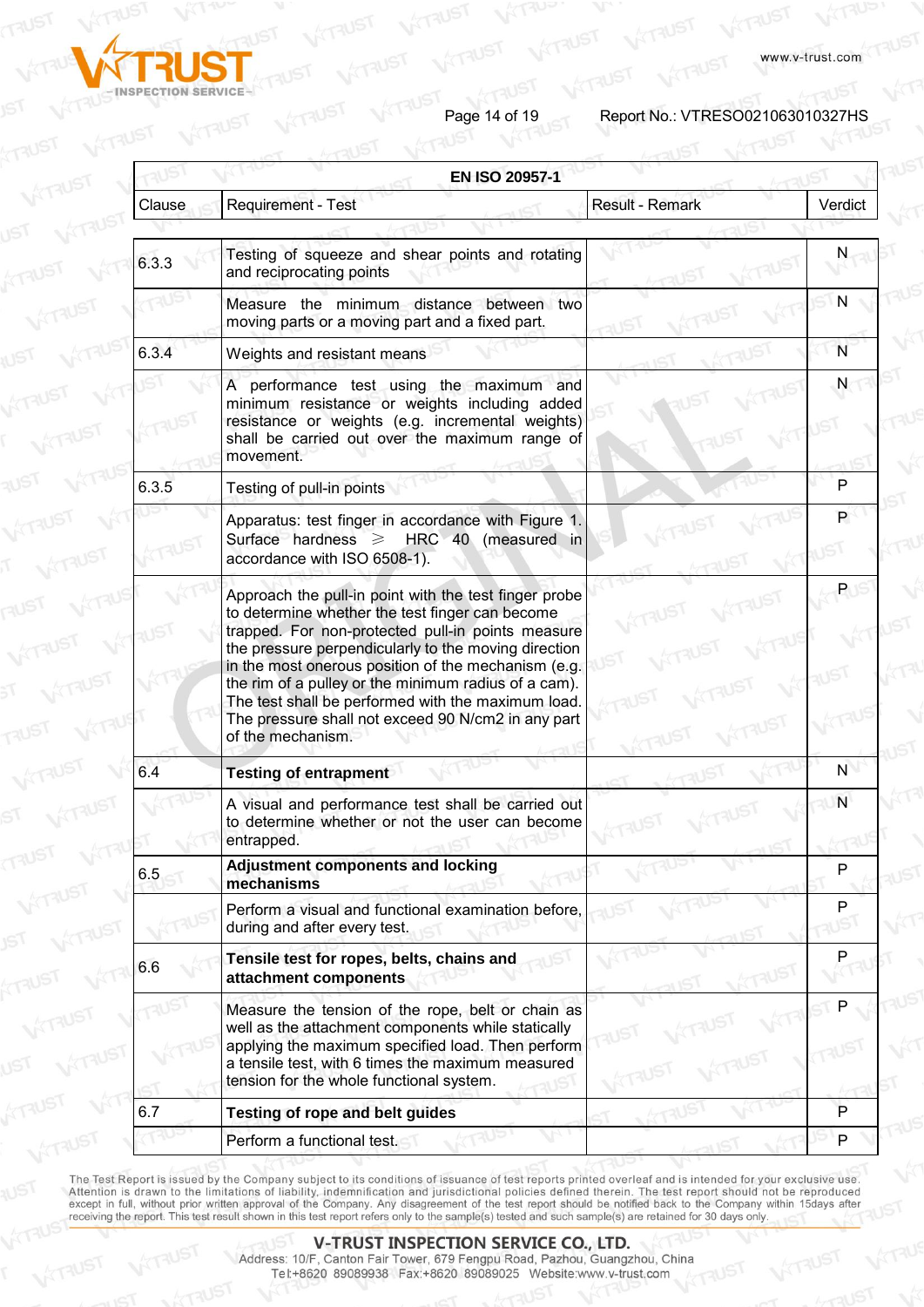

VITAUST

Page 15 of 19<br>Report No.: VTRESO021063010327HS

|        |                                                                                                                                                                                                   | <b>EN ISO 20957-1</b>  |                |  |
|--------|---------------------------------------------------------------------------------------------------------------------------------------------------------------------------------------------------|------------------------|----------------|--|
| Clause | Requirement - Test                                                                                                                                                                                | <b>Result - Remark</b> | Verdict        |  |
| 6.8    |                                                                                                                                                                                                   |                        |                |  |
|        | <b>Testing of flywheels</b>                                                                                                                                                                       |                        | N              |  |
|        | Insert the test finger (see Figure 1) from all sides<br>into any possible entrapment point between the<br>transmission elements,<br>driveand<br>while<br>the<br>equipment is in normal operation. |                        | N              |  |
|        |                                                                                                                                                                                                   |                        |                |  |
|        | $-10^{+}$<br>Lņ                                                                                                                                                                                   |                        |                |  |
|        | $75 + 1.5$                                                                                                                                                                                        |                        |                |  |
|        | Key                                                                                                                                                                                               |                        |                |  |
|        | handle<br>1<br>$R_2$ -value<br>$\leq 0.40$ um<br>Surface hardness ≥ HRC 40 (measured in accordance with ISO 6508-1)                                                                               |                        |                |  |
|        | Figure $1 -$ Test finger                                                                                                                                                                          |                        |                |  |
|        | Do not introduce the test finger beyond the edge of<br>the protective covering.                                                                                                                   |                        | N              |  |
|        | Determine whether the test finger<br>becomes<br>trapped.                                                                                                                                          |                        |                |  |
| 6.9    | <b>Testing of integral handgrips</b>                                                                                                                                                              |                        | N              |  |
|        | Perform a functional test.                                                                                                                                                                        |                        | N              |  |
| 6.10   | Determination of the removing force of applied<br>handgrips                                                                                                                                       |                        | N              |  |
|        | Apply a force of 70 N carefully to the handgrip by<br>means of an appropriate pulling device.                                                                                                     |                        | N              |  |
| 6.11   | <b>Testing of rotating handgrips</b>                                                                                                                                                              |                        | N              |  |
|        | Perform a functional test.                                                                                                                                                                        |                        | N              |  |
| 6.12   | <b>Testing of endurance load</b>                                                                                                                                                                  |                        | P              |  |
|        | Carry out the test as close as possible to normal<br>exercise frequency and free of shocks for:                                                                                                   |                        | P.             |  |
|        | a) class H 12 000 cycles over 80 % of the possible<br>range of movement;<br>b) class S 100 000 cycles over 80 % of the possible                                                                   |                        | N              |  |
|        | range of movement;                                                                                                                                                                                |                        | P              |  |
|        | 1) with maximum load;                                                                                                                                                                             |                        | P              |  |
|        | in direction of load in accordance with the<br>(2)<br>exercise instructions fixed by a 50 percentile man;                                                                                         |                        | P.             |  |
|        | 3) with a frequency of movement in accordance<br>with the user's manual.                                                                                                                          |                        | P <sub>1</sub> |  |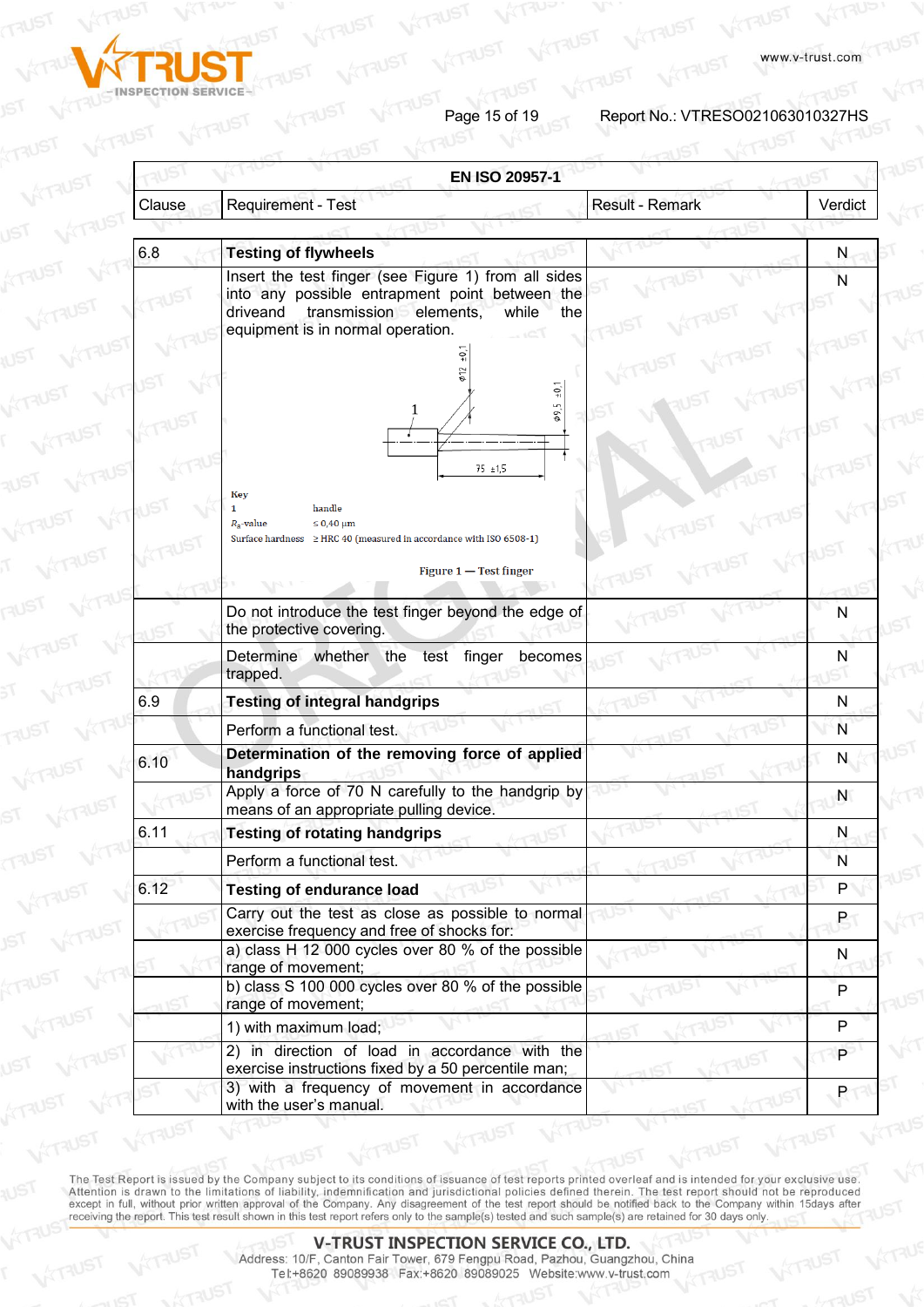

Page 16 of 19<br>
Report No.: VTRESO021063010327HS

**A**<br>ATRUST

|        |                                                                                                                                                                                                                                                                                                                                                                                                                                      | <b>EN ISO 20957-1</b>  |                |  |
|--------|--------------------------------------------------------------------------------------------------------------------------------------------------------------------------------------------------------------------------------------------------------------------------------------------------------------------------------------------------------------------------------------------------------------------------------------|------------------------|----------------|--|
| Clause | Requirement - Test                                                                                                                                                                                                                                                                                                                                                                                                                   | <b>Result - Remark</b> | Verdict        |  |
|        | If the equipment offers multiple exercise stations<br>the test shall be done with all stations and functions                                                                                                                                                                                                                                                                                                                         |                        |                |  |
| 6.13   | as described in the user's manual.<br><b>Testing of isometric equipment</b>                                                                                                                                                                                                                                                                                                                                                          |                        | N              |  |
|        | Measure the static output force or torque of the<br>body in the position(s) as described in the user's<br>manual and compare this value to the displayed<br>value.                                                                                                                                                                                                                                                                   |                        | N              |  |
|        | Perform the test using the following three values:                                                                                                                                                                                                                                                                                                                                                                                   |                        | N              |  |
|        | minimum                                                                                                                                                                                                                                                                                                                                                                                                                              |                        | N              |  |
|        | maximum                                                                                                                                                                                                                                                                                                                                                                                                                              |                        | N              |  |
|        | a third random value between these two points.                                                                                                                                                                                                                                                                                                                                                                                       |                        | N              |  |
| 6.14   | Testing of the heart rate measurement system                                                                                                                                                                                                                                                                                                                                                                                         |                        | N              |  |
|        | Perform a visual test by using the heart rate<br>measurement system.                                                                                                                                                                                                                                                                                                                                                                 |                        | N              |  |
| 6.15   | Testing of the heart rate control mode                                                                                                                                                                                                                                                                                                                                                                                               |                        | N              |  |
|        | Set the equipment to the heart rate control mode<br>with a target of 120 bpm. Operate the product<br>according to the manufacturer's specifications, then<br>use a heart rate simulator or a person to activate<br>the control mode. Cut off the signal and then check<br>if the resistance or the load reduces according to<br>the requirements shown in 5.12. If there are more<br>than one heart rate control system, each system |                        | Ñ              |  |
|        | shall be tested.                                                                                                                                                                                                                                                                                                                                                                                                                     |                        |                |  |
|        | Test the heart rate indicator by visual testing                                                                                                                                                                                                                                                                                                                                                                                      |                        | N              |  |
| 6.16   | <b>Testing of intrinsic loading</b>                                                                                                                                                                                                                                                                                                                                                                                                  |                        | P              |  |
|        | Carry out the test quasi-statically. Apply the load F<br>in the most onerous position when used according<br>tothe instructions in the user's manual on a surface<br>area of 300 mm $\times$ 300 mm for 5 min on the                                                                                                                                                                                                                 |                        | P              |  |
|        | stationary training equipment.<br>Only equipment that requires anchoring for normal<br>use shall be fixed during the test.                                                                                                                                                                                                                                                                                                           |                        | N              |  |
| 6.17   | <b>Testing of extrinsic loading</b>                                                                                                                                                                                                                                                                                                                                                                                                  |                        | P              |  |
|        | Carry out the test quasi-statically. Apply the load F<br>in the most onerous position when used according<br>to the instructions in the user's manual for 5 min on<br>the stationary training equipment. Place the<br>determined load on the equipment as in normal<br>practice and in a position which imposes greatest<br>strain on the equipment.                                                                                 |                        | $\overline{P}$ |  |
|        | When the load bearing surface is divided, apply the<br>test load to each part in proportion to the total<br>surface area at the same time.                                                                                                                                                                                                                                                                                           |                        |                |  |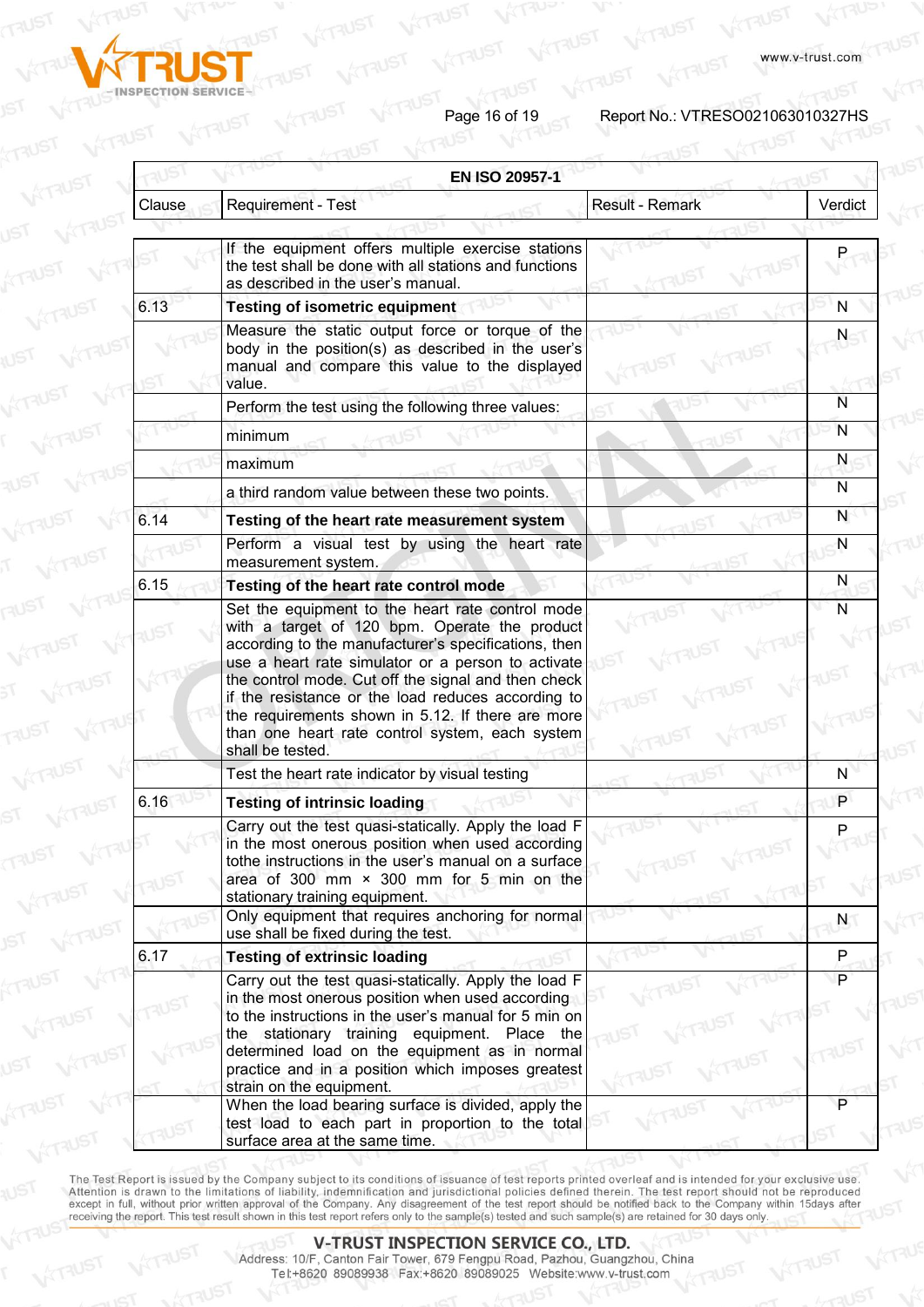

VITAUST

 $V^{177}$ 

VITAUS

**VATRUST** 

VITAUST

**TAUST** 

**VITAUST** 

Page 17 of 19<br>Report No.: VTRESO021063010327HS

|        | <b>EN ISO 20957-1</b>                                                                                                                                                                         |                        |         |
|--------|-----------------------------------------------------------------------------------------------------------------------------------------------------------------------------------------------|------------------------|---------|
| Clause | Requirement - Test                                                                                                                                                                            | <b>Result - Remark</b> | Verdict |
|        |                                                                                                                                                                                               |                        |         |
|        | The load should be applied through a load<br>applicator in a way that simulates the situation that<br>occurswhen the equipment is used according to the<br>instructions in the user's manual. |                        |         |
| 6.18   | Testing of care and maintenance, assembly<br>instructions, general instructions for use and<br>marking                                                                                        |                        |         |
|        | Verify the information provided by the manufacturer<br>versus the equipment being tested.                                                                                                     |                        |         |

VÝTRUST

**WITAUST WITAUST** 

**WITAUST** 

VITAUST

**WITAUST**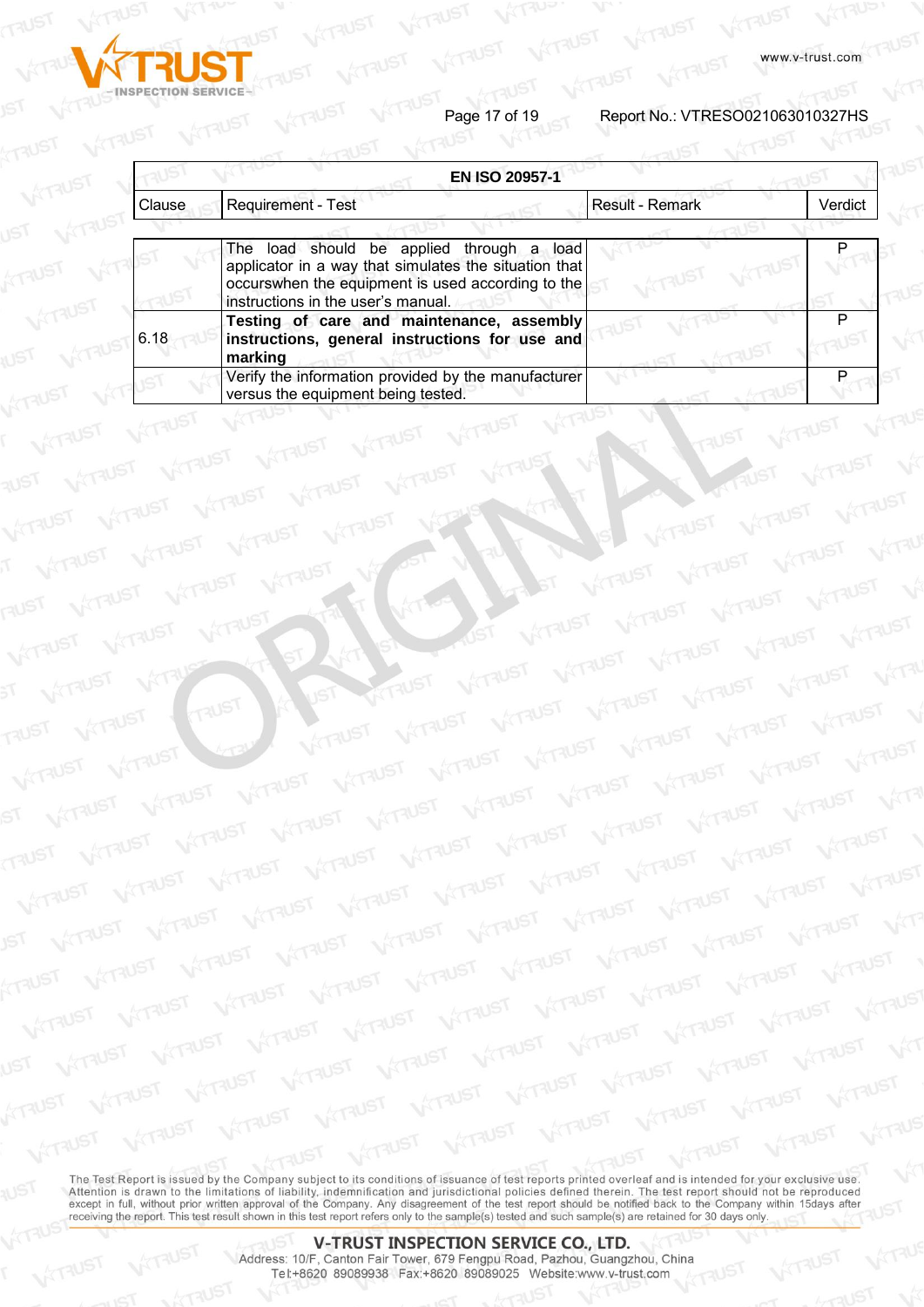

VITAUST

**VITAUS** 

www.v-trust.com<br>Page 18 of 19 Report No.: VTRESO021063010327HS

# **APPENDIX**

# **PHOTO OF THE SUBMITTED SAMPLE(S)**



VTR authenticate the photo(s) on original report only

VITAUST

**VITAUST** 

**WITAUST** 

**WITAUST** 

**VITAUST**